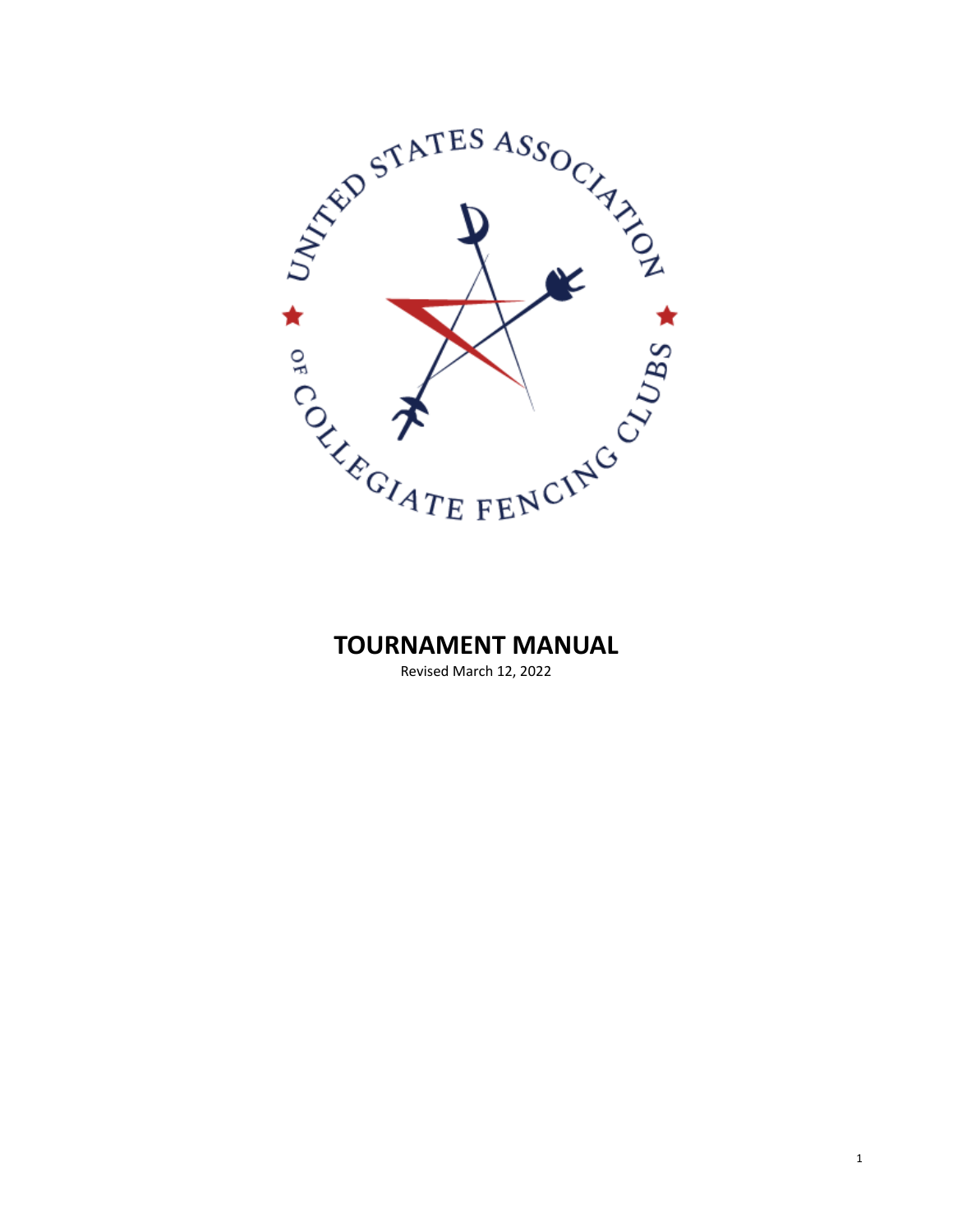#### **Purpose of the Manual**

The purpose of this manual is to guide the Host of the USACFC championships in properly preparing for the tournament by explaining what is required, providing deadlines, and explaining the championship format. It will also guide bidders for future championships.

### **Table of Contents**

[Calendar for Host/Tournament Director](#page-2-0) Tournament Format [Round 1: Pool Play](#page-5-0) Entries **Eligibility** [Pool format](#page-5-1) [Additional rules for the pools](#page-5-2) [Pool Seeding](#page-6-0) [Pool results](#page-6-1) [Promotion to the individual championship](#page-6-2) [Promotion and ranking in the Direct Elimination Team Bracket](#page-6-3) [Round 2: Team Elimination Bracket](#page-7-0) [Rules for the bracket](#page-7-1) **Schedule [Friday](#page-8-0) Saturday Sunday** [Facility Requirements](#page-9-0) [Host/Tournament Director Responsibilities](#page-11-0) **[Facility](#page-11-1)** [Host financial arrangements](#page-12-0) [Head](#page-13-0) Referee [Referees](#page-13-1) [Bout Table](#page-14-0) [Armory](#page-14-1) [Armorer's responsibilities](#page-15-0) [Equipment](#page-15-1) [Athletic Trainer](#page-17-0) [Awards](#page-17-1) **[Housing](#page-17-2) [Results](#page-18-0)** [Emergency procedures during the Championship](#page-18-1)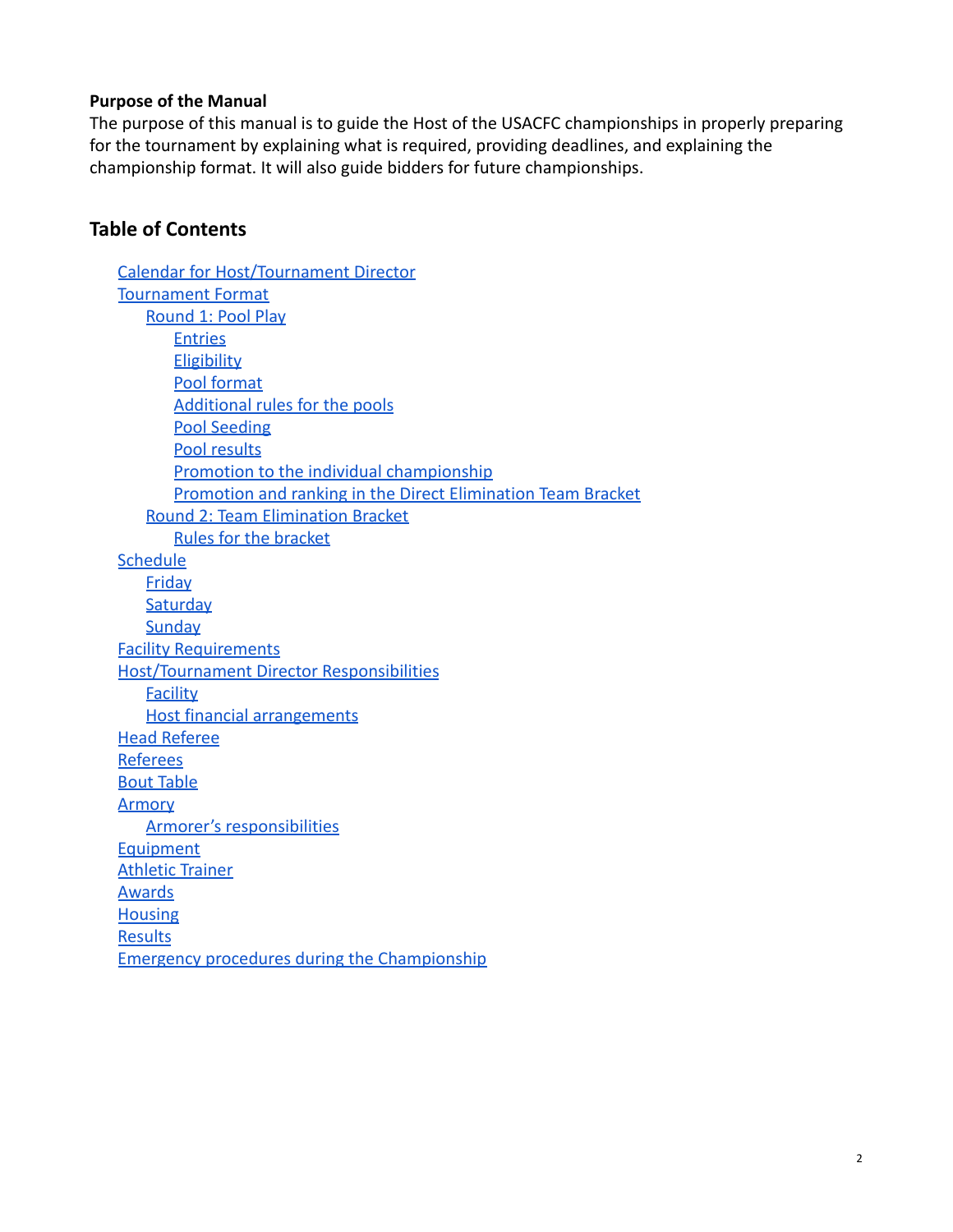# <span id="page-2-0"></span>**Calendar for USACFC**

| June 1                  |                                                                                                                                                                                                                                                                                                                                                                                                                                                                                                                                                                                                                                                                                                                                                                                                                                                                                                                                                                                                                                                                                                                                                                                                                                                         |
|-------------------------|---------------------------------------------------------------------------------------------------------------------------------------------------------------------------------------------------------------------------------------------------------------------------------------------------------------------------------------------------------------------------------------------------------------------------------------------------------------------------------------------------------------------------------------------------------------------------------------------------------------------------------------------------------------------------------------------------------------------------------------------------------------------------------------------------------------------------------------------------------------------------------------------------------------------------------------------------------------------------------------------------------------------------------------------------------------------------------------------------------------------------------------------------------------------------------------------------------------------------------------------------------|
|                         | Submit proposed venue contracts to Board of Directors and arrange meeting to discuss proposed                                                                                                                                                                                                                                                                                                                                                                                                                                                                                                                                                                                                                                                                                                                                                                                                                                                                                                                                                                                                                                                                                                                                                           |
|                         | budget for tournament based on known costs.                                                                                                                                                                                                                                                                                                                                                                                                                                                                                                                                                                                                                                                                                                                                                                                                                                                                                                                                                                                                                                                                                                                                                                                                             |
|                         |                                                                                                                                                                                                                                                                                                                                                                                                                                                                                                                                                                                                                                                                                                                                                                                                                                                                                                                                                                                                                                                                                                                                                                                                                                                         |
| September 30            | Review facility diagram or floor plan to comment and generate strip layout and designated<br>$\bullet$<br>spaces for teams etc. per Facility Requirements. . (See pages 7-8 for requirements).<br>Board of Directors proposes potential candidates for Head Referee and Bout Committee<br>$\bullet$<br>Chair. Board will meet to discuss and finalize selections.<br>Sign a contract with the Head Referee and Bout Committee Chair after approval (See "Head<br>$\bullet$<br>Referee" on page 10 for what should be in the contract). Designated Board members will<br>then work with the Head Referee to create a list of referees and armorers, and the Bout<br>Committee Chair to create a list of additional tournament staff.<br>Include weapon ratings and, in the case of armorers, experience.<br>o                                                                                                                                                                                                                                                                                                                                                                                                                                            |
| October 31              |                                                                                                                                                                                                                                                                                                                                                                                                                                                                                                                                                                                                                                                                                                                                                                                                                                                                                                                                                                                                                                                                                                                                                                                                                                                         |
|                         | Sign Host, Referee, and Overflow hotel agreements.<br>$\bullet$                                                                                                                                                                                                                                                                                                                                                                                                                                                                                                                                                                                                                                                                                                                                                                                                                                                                                                                                                                                                                                                                                                                                                                                         |
| November 15             | Information on Hotel, Venue, etc. published on USACFC website and sent to schools to allow<br>$\bullet$<br>teams to begin making travel arrangements.                                                                                                                                                                                                                                                                                                                                                                                                                                                                                                                                                                                                                                                                                                                                                                                                                                                                                                                                                                                                                                                                                                   |
|                         |                                                                                                                                                                                                                                                                                                                                                                                                                                                                                                                                                                                                                                                                                                                                                                                                                                                                                                                                                                                                                                                                                                                                                                                                                                                         |
| January 15              | Referees, armorers, athletic trainer, Bout Committee Chair, and bout committee personnel<br>$\bullet$<br>should be hired by this date. Names will be provided to the Board of Directors. Contracts<br>specifying responsibilities (see relevant sections under 'Host/Tournament Director<br>Responsibilities' beginning page 9), pay, per diem, housing, meals, transportation, and other<br>requirements must be sent out to all hired personnel. Contracts will specify that they must<br>be returned by February 1st. All hired personnel should be lodged at the same hotel unless<br>they are local and staying at home.<br>Provide the Armorers and Bout Committee Chair a copy of the finalized facility diagram.<br>٠<br>Arrangements for parking, facilities, security, hours that the venue will be open and<br>available, staffing, and so forth concluded with the host facility. All contracts with the host<br>school, if any, must be signed by this date with copies forwarded to the Board of Directors.                                                                                                                                                                                                                               |
| February 15             | Any adjustments to tournament personnel must be made as a result of the final number of<br>$\bullet$<br>entries. This would include adding or subtracting referees and other personnel if necessary.<br>The host team, if any, must designate a Host Contact. A current phone and email address for<br>$\bullet$<br>the Host Contact must accompany ALL Host correspondence.<br>The Bout Committee Chair will handle all roster changes up to one week before the<br>$\bullet$<br>championships.<br>Participating institutions must also be reminded that:<br>$\triangleright$ They are responsible for bringing a complete and working scoring set-up (machine<br>with current USFA timing, 2 reels, 2 floor cords, 50' extension cord, 1 power strip, 1<br>grounding cable, 1 combination weight, 1 stopwatch, and 1 set of shims) per<br>gender unless otherwise exempted.<br>Failure to bring equipment will result in exclusion from the tournament unless<br>➤<br>exemption is granted. All fencers must have equipment that will pass an NCAA<br>weapons check, including a correctly cut uniform and lame, mask, gauntlet for<br>sabre, and body-cords.<br>All NCAA rules will be enforced, except names will not be required on uniforms.<br>➤ |
|                         |                                                                                                                                                                                                                                                                                                                                                                                                                                                                                                                                                                                                                                                                                                                                                                                                                                                                                                                                                                                                                                                                                                                                                                                                                                                         |
| February 15<br>deadline | All entry checks must be received by the USACFC Treasurer. Team entries are confirmed and copied to<br>the Bout Committee Chair and President of the Board or host, if any.                                                                                                                                                                                                                                                                                                                                                                                                                                                                                                                                                                                                                                                                                                                                                                                                                                                                                                                                                                                                                                                                             |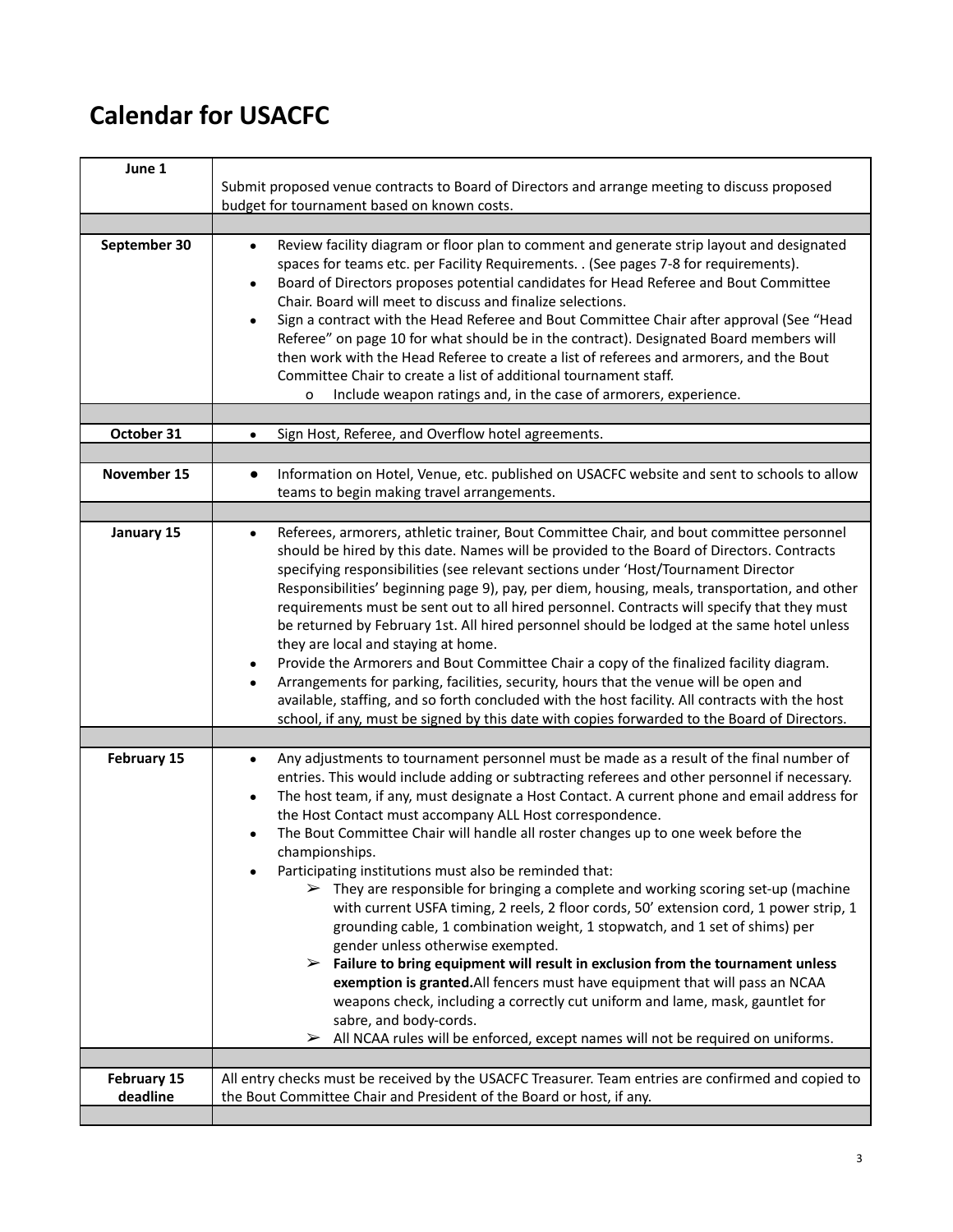| March 15                                   | All travel arrangements, including transportation and hotels arranged for referees, bout<br>$\bullet$<br>committee personnel, armorers, etc. must be completed. This includes booking any flights<br>necessary. Send information on hotel, travel arrangements, and meals provided to all hired<br>personnel.<br>Post final number of entries per weapon squad and format for the championship on USACFC<br>$\bullet$<br>website.                                                                                                                                                           |
|--------------------------------------------|---------------------------------------------------------------------------------------------------------------------------------------------------------------------------------------------------------------------------------------------------------------------------------------------------------------------------------------------------------------------------------------------------------------------------------------------------------------------------------------------------------------------------------------------------------------------------------------------|
|                                            |                                                                                                                                                                                                                                                                                                                                                                                                                                                                                                                                                                                             |
| <b>Two weeks</b><br>before<br>Championship | All ordered awards/trophies arrive at the host school or designated Board Member's<br>$\bullet$<br>address. Trophies will be ordered and paid for by the USACFC Treasurer and designated<br>Board Member.<br>This manual will be emailed to every referee, the Head Referee, and the Bout Committee<br>$\bullet$<br>Chair.                                                                                                                                                                                                                                                                  |
|                                            |                                                                                                                                                                                                                                                                                                                                                                                                                                                                                                                                                                                             |
| <b>One Week before</b><br>Championship     | Final rosters are due to Bout Committee Chair along with travel itinerary, including<br>$\bullet$<br>transportation (flights, time of arrival and departure if driving, hotel arrangements).<br>Changes in the roster may be made by email to the Bout Committee Chair up to Wednesday<br>$\bullet$<br>8 PM. All later changes will be subject to Roster Change Fees (See Bout Committee<br>responsibilities)<br>The Board of Directors should prepare a calendar/timeline of when things must get done for<br>$\bullet$<br>their institution, such as reserving tables, getting tape, etc. |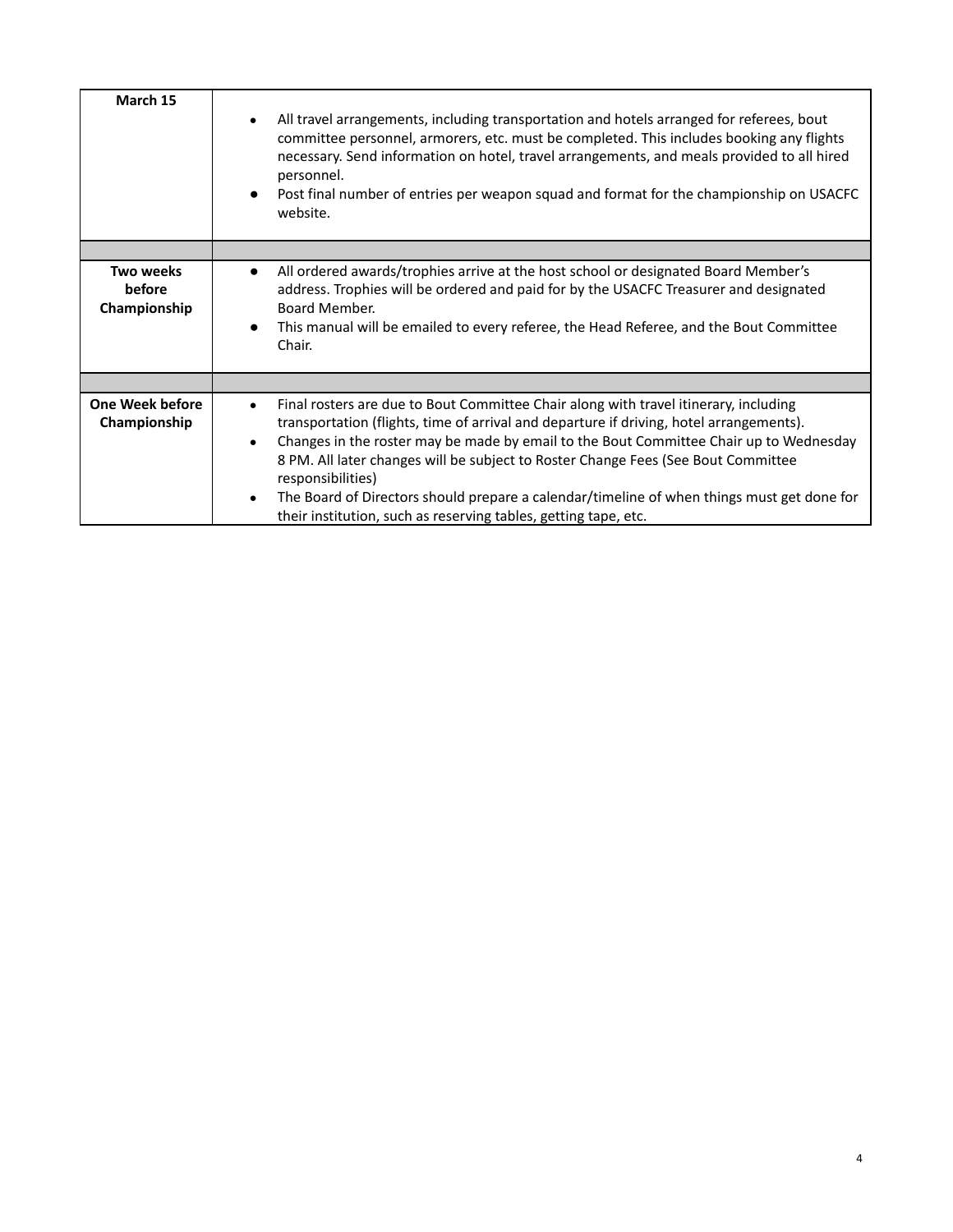# **Registration Requirements**

#### **Entries**

The championship tournament will be capped at 39 squads per weapon. If there are fewer than 27 teams, then we will have 2 pools of 13 or fewer. If 27 or more, we will have 3 pools of 9-13. Based on previous experience, pools will likely take approximately  $3 \frac{1}{2}$  to 4 hours to complete. The teams present at the previous year's meet have the right of first refusal to enter the current year's competition. Returning teams must commit and have their forms, fees (or proof that their fees have been requested of their business department) in by the stated deadline. In the case of failure to do so, their spot may be given to a new team on a first come, first serve basis. If single-gender teams enter, they will be paired, for organizational purposes, with another single-gender team as though they were one university until the cap of 39 weapon squads is reached.

Minor changes such as fencer order or alternates moving into starting positions may be made through the Wednesday before the tournament. Any changes after this date must be made at the event, and a \$25 administrative fee (cash or check) per gender squad must be paid to the Bout Committee.

#### **Eligibility**

A fencer will be limited to 5 seasons of competition at any college level. This is 5 seasons in which a fencer competes for any team(s) in any intercollegiate competition (NCAA and/or club) for even one bout in a given season.

There will be no prior vetting of any fencers, but adequately substantiated challenges will be verified. If the board determines that a fencer has exceeded their eligibility then a one year suspension from USACFC will be given to the fencer's team. That team and all of its fencers, coaches, and staff will be black carded / disqualified from the event IMMEDIATELY, WITHOUT DISCUSSION, and its results for that entire event will be vacated. That team will be ineligible to compete in any USACFC event through the end of the following calendar year and will have to re-apply to the USACFC (forfeiting all incumbency priorities, if any) to resume participation thereafter.

#### **Partial Squads**

- 1. Any amendment to a team's roster resulting in a partial squad (two fencers) for any reason MUST be made in person at the event, and is therefore considered a roster change, incurring the applicable administrative fee during Day One check-in.
- 2. Substitutes for any other same-gender weapon competing at the Championship that have not yet fenced a bout in their preferred weapon are requested to fill an incomplete squad before a partial squad is allowed. Substitutes must be from the same school as the other members of the incomplete squad; no composite teams will be allowed.
- 3. Partial squads on Day One must assign their fencers to the A and B slots.
- 4. Fencers cannot be added to Day Two if they were not on the roster for Day One fencing.
- 5. A squad of only one fencer will not be allowed to compete.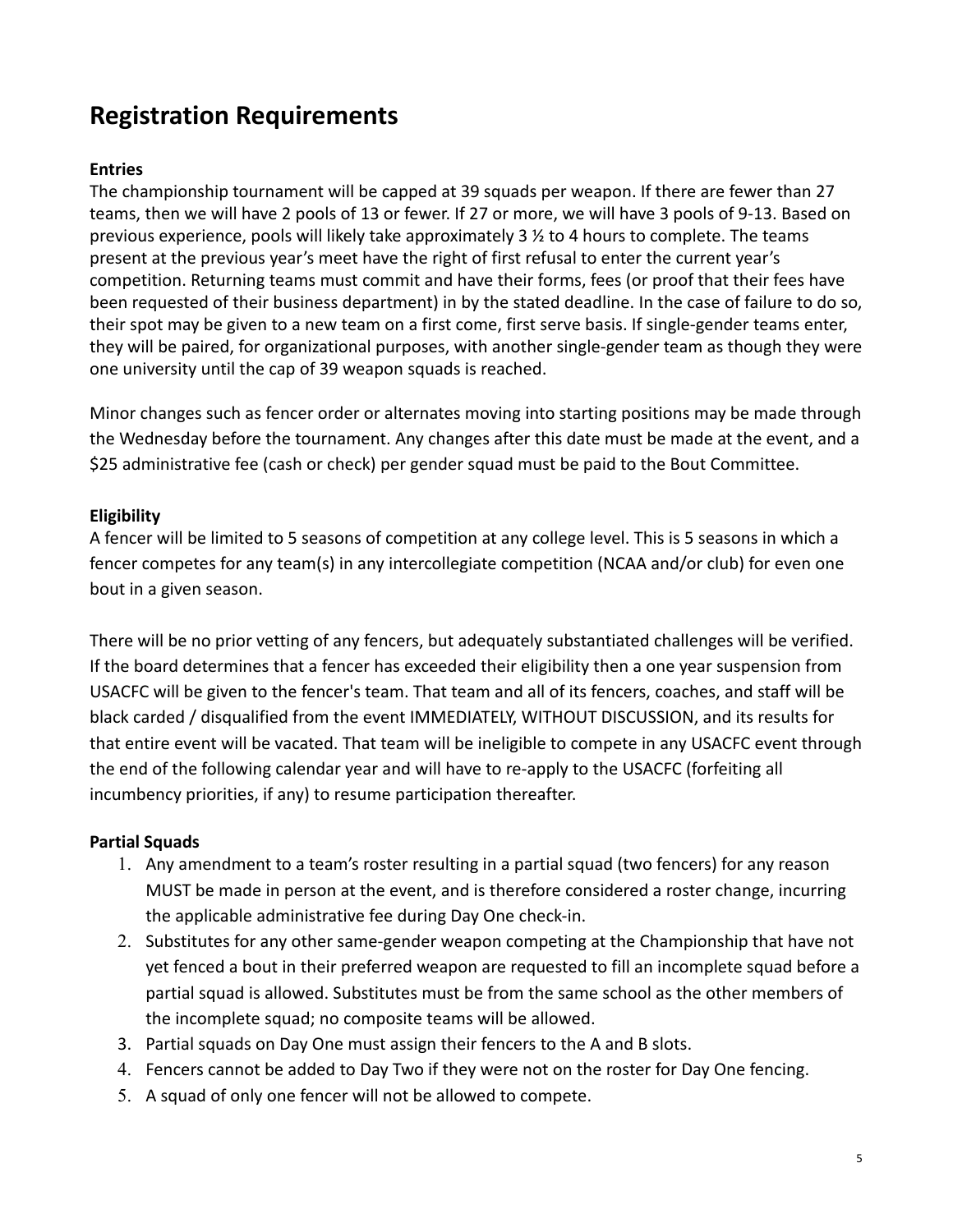6. If during Day Two a fencer is injured in a two person squad and cannot continue to fence, that squad forfeits their remaining matches.

## **Tournament Format**

### <span id="page-5-0"></span>**Round 1: Pool Play**

#### <span id="page-5-1"></span>**Pool Format**

Each pool will contain the A, B, and C fencers of each team in the pool with the A fencer fencing all the A fencers of the other teams, and so on. The order of fencing is C, B, A. There will be no time outs. The number of strips for each pool will depend on the number of strips at the venue. Optimally, there will be 45-48 strips, which are divided into 18 for foil, 18 for epee, and 9-12 for sabre. If there are fewer strips, the number assigned to each pool and weapon will be reduced by the bout committee.

Strips should be divided into pods for each pool and referees assigned to each pod so that each match is called in sequence and the pool moved along as quickly as possible. To prevent confusion, the Bout Committee should make sure strip assignments are posted with the schedule of rounds for that pool. One referee should be designated as the chief of each pod and be responsible for making sure the pool runs efficiently. Thus, as with a pool of individuals, the pool moves as fast as its internal dynamic allows without any need for control from the bout table. However, a member of the winning team, or volunteer runners, will take score sheets up to the bout table so results can be compiled as quickly as possible.

#### <span id="page-5-2"></span>**Additional rules for the pools**

- 1. The bout order must be C, B, and then A
- 2. A substitute may be put into one of the slots to fence and may fence in that position as well as be replaced by the starter of that same slot. In other words, a substitute may be swapped in and out of the slot with the original starter. If the substitute is put into a match, their name must be properly entered on the score sheet and be reported by the referee to the opposing team.
- 3. A substitute, once entered into a pool, may not fence in another slot. In other words, if a substitute is put into A slot, they may not be put into slot B or C at a later time.
- 4. Since an illegal substitution will only be detected at the bout table as the results are entered, all bouts fenced in that slot will be eliminated whether fenced by the starter or substitute so as not to advantage or disadvantage any opponent. All victories gained in that slot by the team that did the substitution will be voided and their total reduced for the squad as a whole. It will be as though the offending team had only two fencers.
- 5. If a fencer is injured and must withdraw, a substitute may take over the bout at the score and time at the time the injury occurred. If there is no available substitute, then the fencer is withdrawn and treated as though they had not fenced. No results for them or their opponent will be recorded.
- 6. Again, there are no timeouts permitted.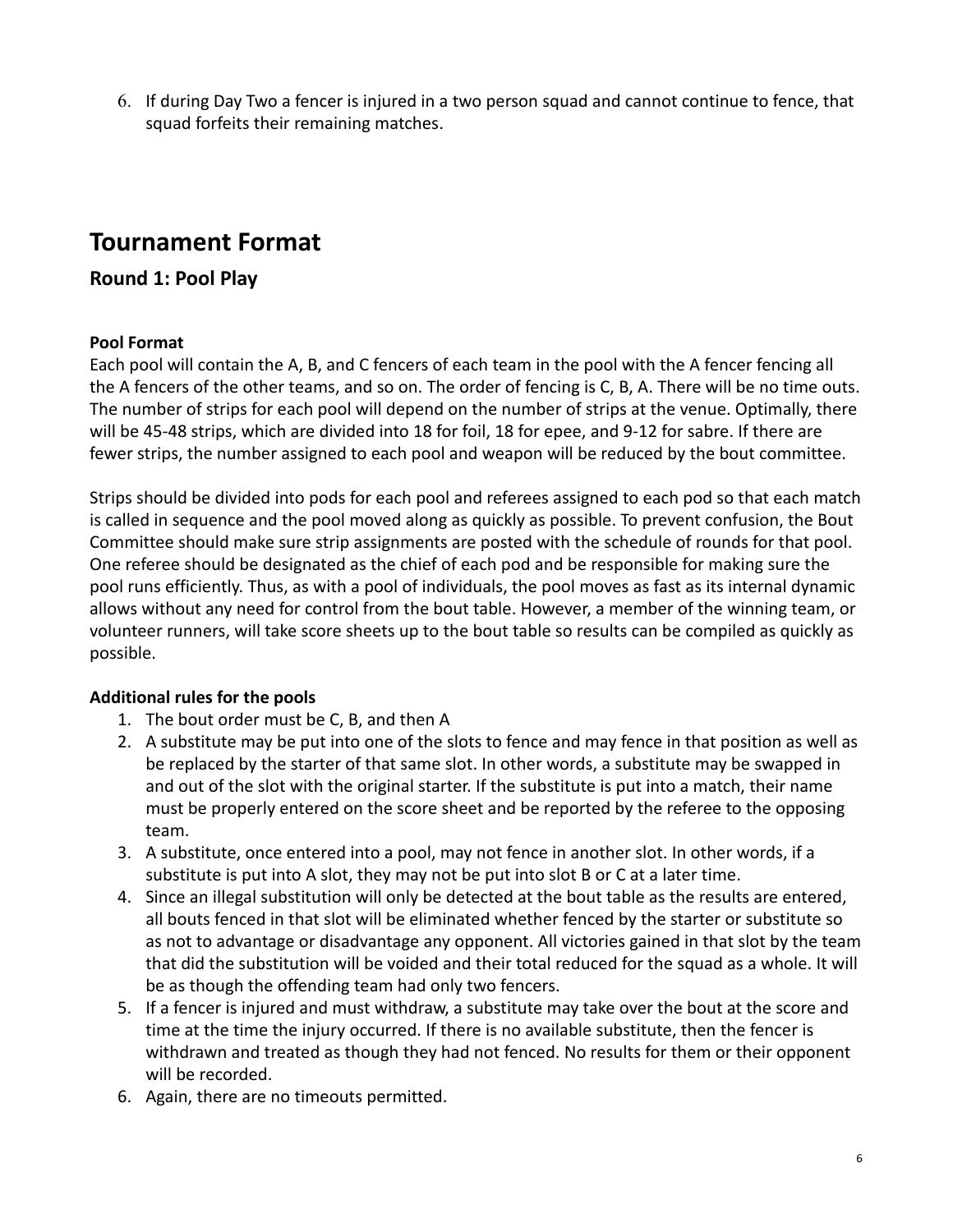7. Only fencers who have fenced all the bouts in their slot are eligible for the individuals. Therefore, if the slot has had a substitute entered at any point, then neither fencer is eligible for individuals.

#### <span id="page-6-0"></span>**Pool Seeding**

The USACFC Bout Committee will be responsible for fairly seeding the pools taking into account such factors as, 1) squad record/results in the current year including head to head against other squads in the competition and in their conference and conference tournaments, 2) geographical distribution, and 3) completeness of the squad. The Committee must fairly distribute squads lacking three members so as not to penalize other teams in their pools. Other factors may be considered at the discretion of the Bout Committee.

### <span id="page-6-1"></span>**Pool results**

USA Fencing rules will be used to tabulate the wins and losses of each fencer in each part of the pool. If the pools are uneven or if squads are lacking members, the results will be treated as uneven pools as they would be per USA Fencing rules. The rankings will be posted as rapidly as possible by the bout table with qualifiers indicated to the individual tournament and team direct elimination brackets. The bout committee will post a team DE table appropriate to the size of the qualifying field (e.g. 32, etc.)

### <span id="page-6-2"></span>**Handling of Individual Championships**

To determine individual pool results, each fencer will be ranked against the others in his bracket (e.g. Pool 1 A strip), based on 1) winning percentage, 2) indicator, and 3) touches scored. Qualifiers taken from the field will be ranked against the same level fencers from all pools. Ties for qualifying places in the individual championship will be decided via a bout to 5 touches as per USFA rules. If there are 2 pools, 16 fencers will still qualify, with the top 4 A's, the top 2 B's and the top 1 C from each pool and then the next best B and C in the field. Assuming 3 pools per weapon, we will promote 2 A's, 1 B, and 1 C per pool plus the next best two A's and 2 B's. This will yield 8 A's, 5 B's, and 3 C's who will be seeded into the DE as follows:

- Seeds 1-8: A1 through A8
- Seeds 9-13: B1 through B5
- Seeds 14-16: C1 through C3.

Only fencers who have fenced all the bouts in their pool are eligible for the individuals. A1 and A2 seeds will be given a bye from individual pools. Then, the top six fencers from the overall seeding will be promoted to the direct elimination bracket. The DE will be fenced according to USA Fencing rules with 15 touch bouts.

### <span id="page-6-3"></span>**Promotion and Seeding in the Direct Elimination Team Bracket**

To determine the seedings in the elimination table, the results of the A, B, and C fencers of each team will be combined. Squads will be treated as whole entities as per USA Fencing rules and will be ranked by the same criteria of victory percentage, indicator, and touches scored. The rules dealing with uneven pools will also be followed. Should there be a tie for the final qualifying spot in the team DE table, the head to head result will break the tie between the two squads. If the squads were from different pools, then a barrage will be fenced with one bout each between the A's, B's, and C fencers with the same rules as applied in the pool play. If a qualified fencer is injured and unable to fence the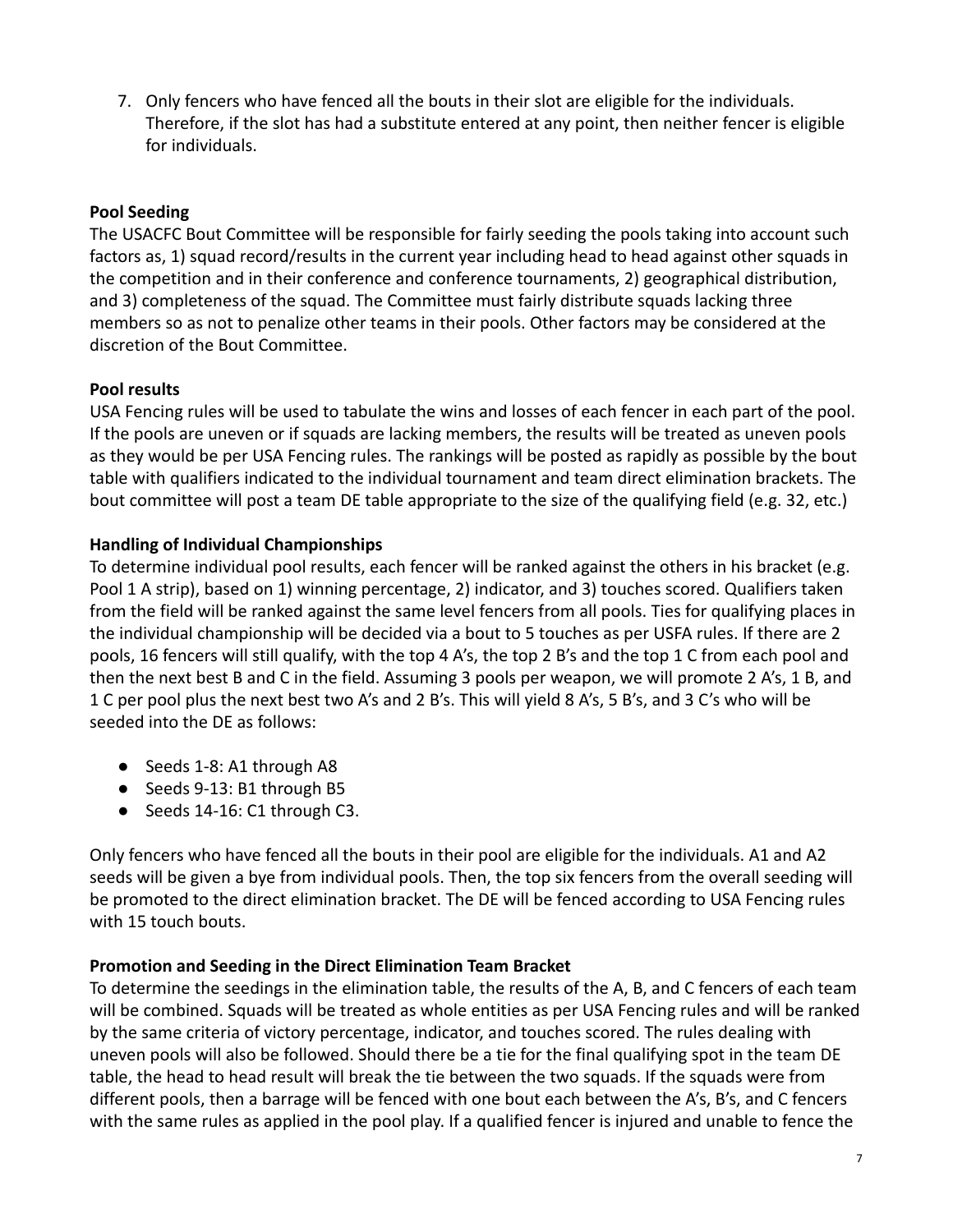DE, USA Fencing rules will apply, and, upon verification of the injury, their opponent receives a victory and advances to the next round. If the injury occurs during the DE, USA Fencing rules will also apply.

### <span id="page-7-0"></span>**Round 2: Team Elimination Bracket**

Any venue hosting the championships should have a minimum of 45 strips. The USACFC Board may accept a bid with fewer strips at their discretion but the number of strips per weapon will have to be reduced. Squads must have at least 2 fencers to fence in the bracket. At the start of the day, any team which, for any reason, cannot field 2 fencers will be deemed to be eliminated and teams behind them will move up in seed. The bracket will have 32 teams with all places fenced out. If the USACFC Board accepts a venue with insufficient strips, it may decide to use an incomplete table of 32 but the Board should make every effort to secure a venue with sufficient space for 45 strips (40 at the absolute minimum).

### <span id="page-7-1"></span>**Rules for the bracket**

- 1. All matches will be fenced to decision (5 bouts) on a regular NCAA dual meet score sheet.
- 2. The Bout Committee must make available a table of 32 in each weapon and keep it up to date so that competitors and spectators can see the progress of the tournament. A projection screen should be set up for this purpose or other acceptable methods may be used.
- 3. A substitute may be put into the match and may be replaced by the starter in the same position. However, all substitutions must be made by informing the referee and the opposing team a full bout in advance.
- 4. If a team only has two fencers, the captain will choose where to put the starters and the third position produces forfeits. Forfeits only count when you reach them on the score sheet. Thus, even though a team only has two fencers, they are not automatically down 0-3.
- **5. A bout fenced out of order will follow NCAA rules for dual meets. The bout is put where it was supposed to happen on the score sheet and is not counted until reached in the match. If two fencers fence twice, the second bout will not count. IT IS THE RESPONSIBILITY OF EACH TEAM TO MAKE SURE THAT THE CORRECT BOUT IS FENCED.**
- 6. **A single, one-minute** time out per school, per team match, will be permitted**.**
- 7. If a fencer is injured and must withdraw, a substitute may take over the bout at the score and time when the injury occurred. If there is no substitute available, then that bout, and all succeeding bouts for the injured fencer in that round are forfeits. The injured fencer may be used in a subsequent round.
- 8. In order to move the tournament along, each section of the bracket should be assigned a pod of strips and referees to keep it moving. Under no condition should the Bout Committee wait until all matches are done in a round to begin the next. For example, the 17-24 matches can be given 4 strips and refs, a bracket, and be completed at its own pace. FencingTime can handle a bracket fenced out to all places and needs to be used with the winning team bringing up the bout slip and returning with the next match.
- 9. Specific strips should be set aside for medal rounds and, if possible, bleachers provided for spectators. The Bout Committee must announce medal bouts so spectators know where to go to watch.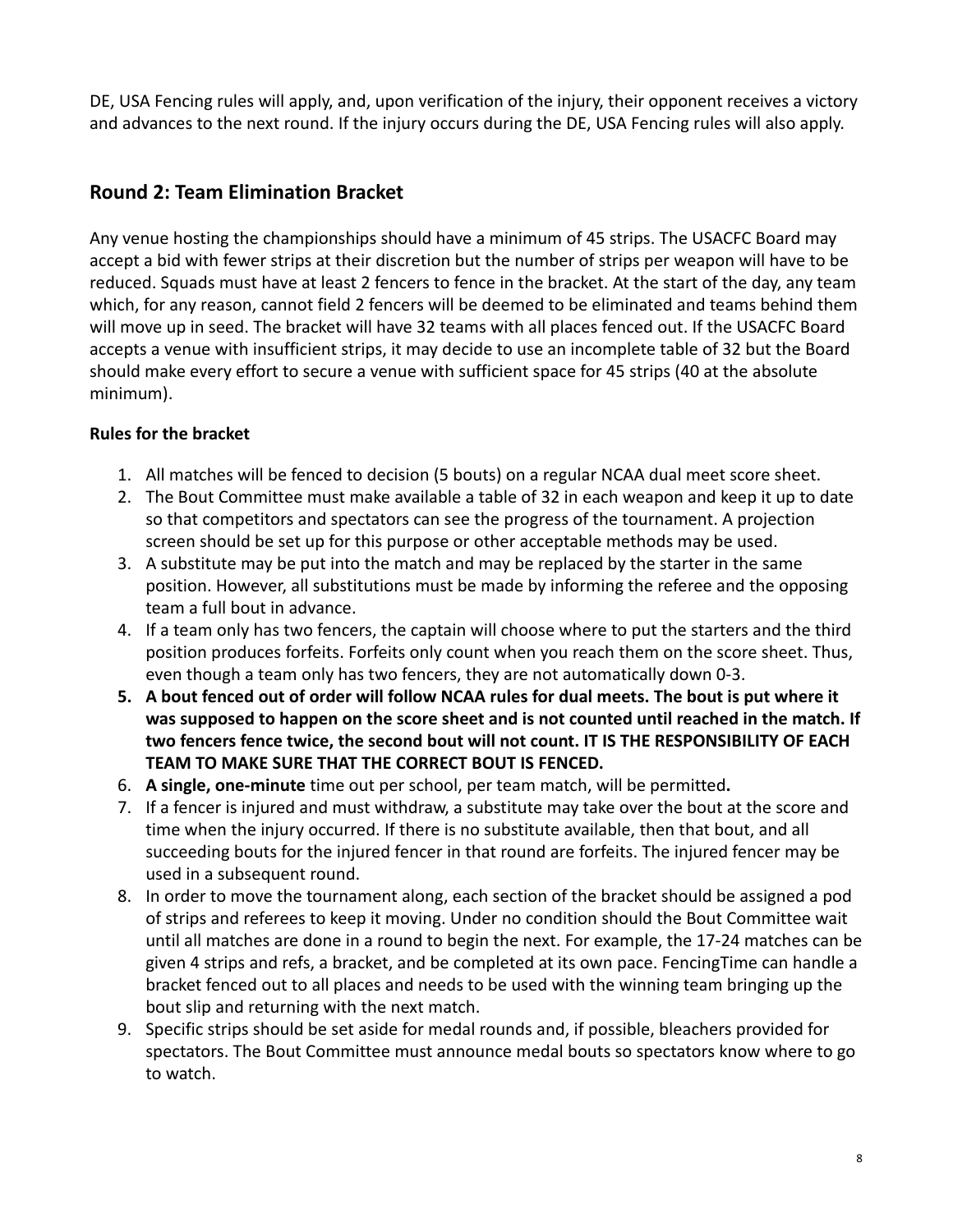## **Schedule**

(Please note that these times are flexible based on host or venue constrictions, below is an example of 2022's schedule)

### <span id="page-8-0"></span>**Friday**

TBA: Set up at host's discretion.

5:00 PM: Check-in for both genders. Equipment check opens. All available teams should drop off their scoring equipment at the venue for armorer inspection and prompt strip setup.

10:00 PM: Check-in and mask check ends.

### **Saturday**

7:00 am Women's team check-in and weapons check open 8:00 am Women's team check-in closes 8:00 am Referee Meeting 8:20 am National Anthem 8:30 am (at the earliest) Women's pools begin

11:30 am Men's team check-in and weapons check open

**Men's fencers should enter the building no earlier than 11:30 am for weapon check unless they are a designated team representative for the women's squads.**

12:00 pm Women's pools estimated end **Individual Tournament pools begin 30 minutes after the conclusion of that weapon's team pools.**

1:00 pm (at the earliest) Men's pools begin

6:00 pm Men's pools end

**Individual Tournament pools begin 30 minutes after the conclusion of that weapon's team pools**

8:00 pm Men's individual's estimated end

#### **Sunday**

7:00 am Venue opens 8:00 am Referee Meeting

8:30 am (at the earliest) Women's DE Tableau begins **Estimated End Times:**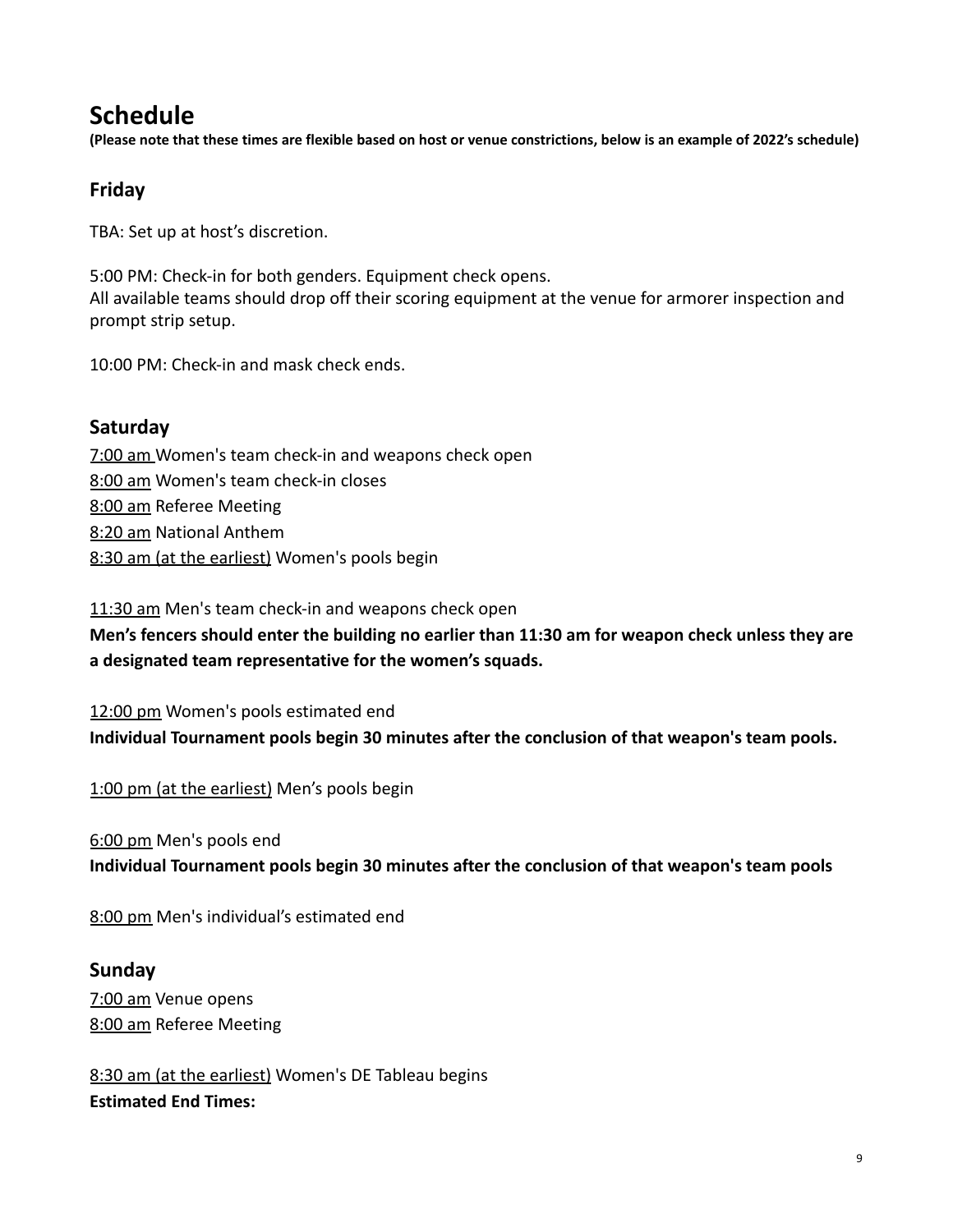Women's Epee and Women's Foil: 2:30 pm Women's Sabre: 1:30 pm

2:00 pm (at the earliest) Men's pools begin **Men's fencers should enter the building no earlier than 1 pm for warm-ups, vendors, trainers, etc unless they are a designated team representative for the women's squads. Estimated End Times:** Men's Epee and Women's Foil: 8:00 pm Men's Sabre: 7:00 pm

8:15 pm Award Ceremony

# <span id="page-9-0"></span>**Facility Requirements**

The Board of Directors or host, if any, must create a facility diagram, including the dimensions of the venue, measurements of the strips, scoring tables, distances between strips and tables, number of strips to be set up, and areas for bout table/check-in, computer work area, armory, equipment concessions, concessions (if any), referee area, athletic training area, locker rooms, bathrooms, team equipment areas, and meeting room for the annual meeting. The facility diagram should also indicate if any of these areas are outside the main venue and, if so, precisely where they are. Any obstacles to setting up of strips or use of floor space, such as pillars, pole vault pits, etc. should also be indicated. The nature of the floor surface must also be described. This diagram must be finalized by January 15. Teams should try to be available to help setup on the Friday evening.

The facility must contain:

- 1. Enough space to put up a minimum of 40 strips and the necessary scoring tables, properly spaced. More strips are preferred with 48 as a maximum.
- 2. Metal or taped strips must be at least 17 meters long and 1.5 meters wide. The fencing surface is 14 meters and there must be at least 1.5 meters of run off behind each end line.
- 3. Strips must be in pairs of two with a scoring table in between. It is preferable to get thin 'press type' tables to save space.
- 4. There must be a minimum of 18 inches between the side of the strip and the scoring table.
- 5. No chairs are to be placed by the scoring table.
- 6. Each scoring setup must be accessible to electric power, which must be of US standard 110-115 volts.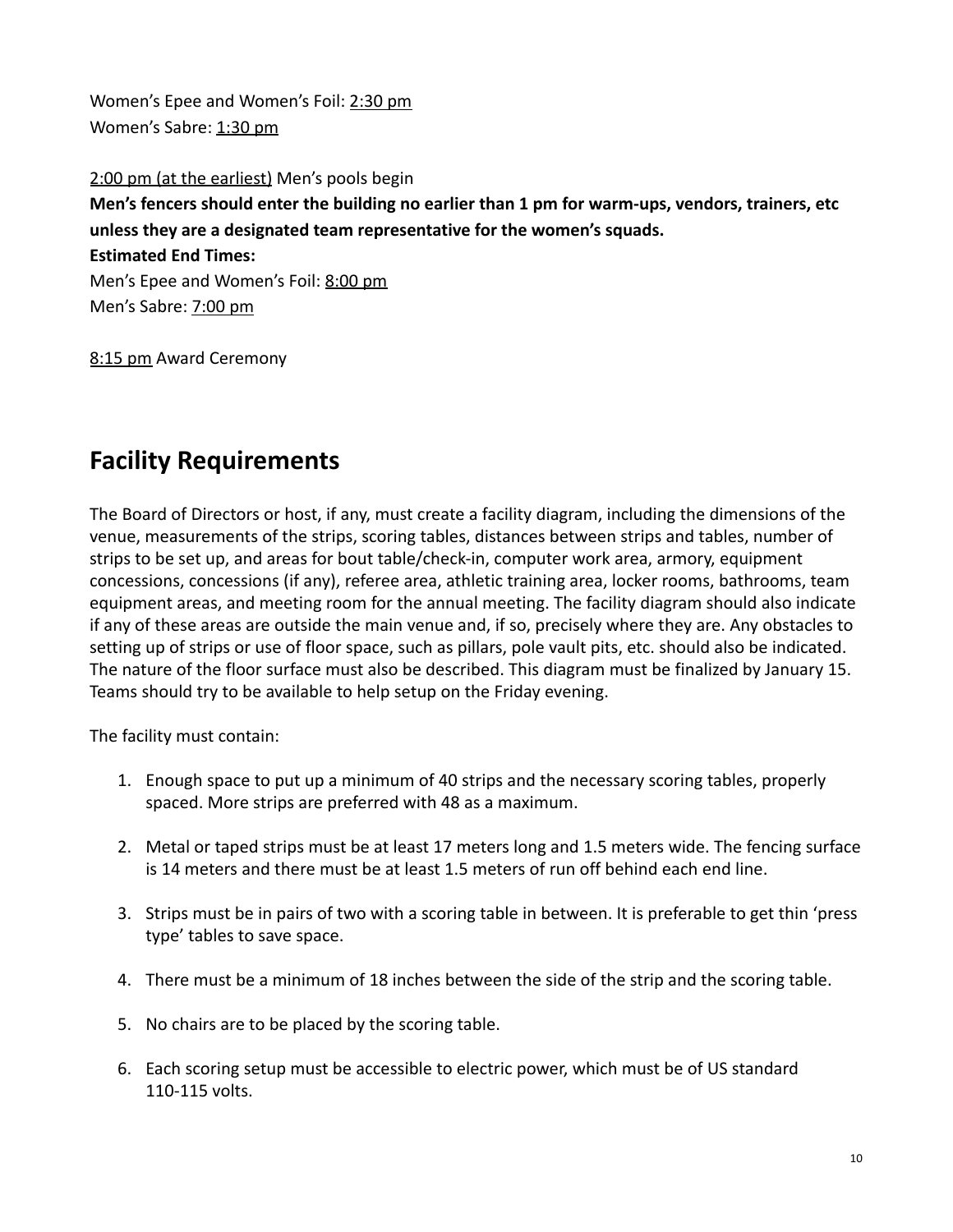- 7. Every effort should be made to procure a minimum of 16 grounded strips for the epee event.
- 8. The fencing surface of the venue should ideally be wood or composition and allow the taping of metal strips or tape outlining strip boundaries. This is especially critical if any copper, as opposed to segmented, strips are to be used.
- 9. Lighting must be bright and even without pools of light or shadows across the strips, and without bright windows or glare to disadvantage one fencer over another.
- 10. Bout Committee area can be set up in a variety of ways depending on the venue, however it must contain:
	- a. Two 6 foot tables where check in takes place and all other interaction with the participants and spectators.
	- b. An area for computer operators to work space for 3 to 6 computers and printers. At least 2 six-foot tables will be needed for this area.
	- c. There must be enough space for assigning strips clipboards, return of score sheets, etc.
	- d. Convenient electric supply for computers and other equipment.
- 11. The venue should have separate men's and women's dressing areas and clean restroom facilities, with personnel responsible for care of the facilities.
- 12. To facilitate communication between the Head Referee and the referees, the referee area should be as close to the Bout Committee area as possible. It will need to accommodate up to 45 referees and have space for resting and eating.
- 13. The armory area should allow for enough space for equipment check and fixing tournament equipment. There must also be space for spare scoring equipment. There must also be access to electric outlets and one of the tables should be strong enough to serve as a worktable and must support a grinder and large vise. At least one outlet needs to be able to handle current for soldering irons.
- 14. Space should be made to accommodate vendor requirements, such as Absolute or ProPrintWear.
- 15. The medical area will need to be big enough to allow at least one athletic trainer to sit and treat any injuries that come to hand. The trainer must have easy and convenient access to ice.
- 16. Each team must have a designated area to put their fencing bags and other equipment.
- 17. Parking and equipment areas need to be delineated.
- 18. If possible, strips designated as Finals Strips should provide sufficient space for spectators.
- 19. A meeting room, or appropriate space, for the annual USACFC meeting should be designated.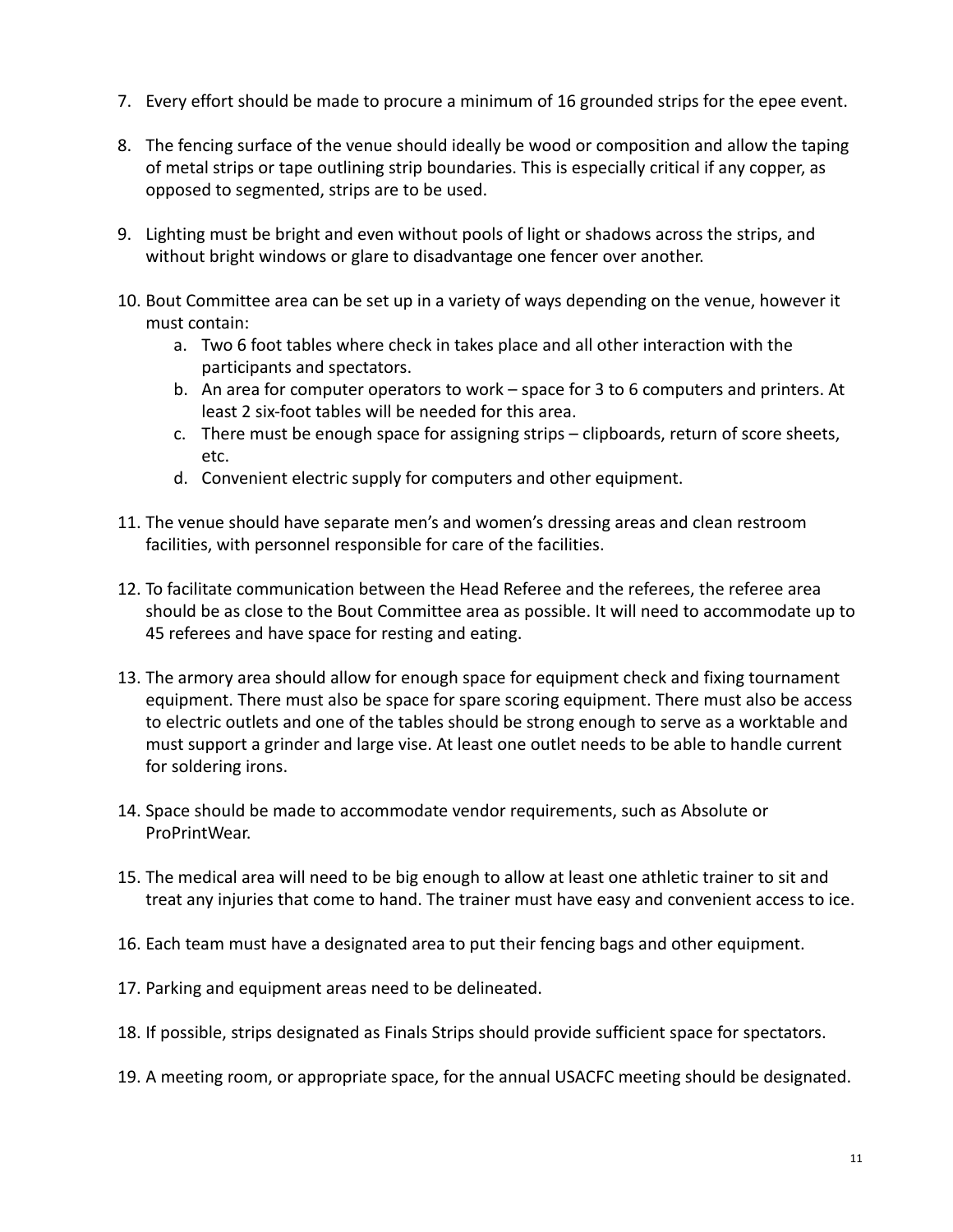# <span id="page-11-0"></span>**Board and Host Responsibilities**

## <span id="page-11-1"></span>**Facility**

- 1. Arrange for someone to be on-site to open the venue on time.
- 2. Arrange for the setup of all tournament areas as specified under "Facility Requirements" above.
- 3. Establish and publicize food and beverage consumption policies.
- 4. Arrange for garbage cans, garbage pick-up, and recycling.
- 5. Arrange for maintenance to clean up the venue on Saturday and Sunday nights.
- 6. Arrange for clear signage to designate strips (Strip1-NN), armory, check-in/bout table, Referee area, Athletic training area, locker rooms, team equipment areas, vendor areas, and meeting room.
- 7. Make arrangements with the host venue for access to electrical outlets and any heavy-duty junction boxes that may be required.
- 8. Set up a public address system at the tournament administration table that can be heard in the referees' hospitality room as well as throughout the facility. If this is a portable system, it must have at least 2 speakers set up in different parts of the venue. Test prior to each session.
- 9. Designate 2 areas in the venue for the immediate posting of pools, tables, and results. These can be further posted on a projector, but in order not to waste time, there must be areas to post print-outs from the bout table.
	- a. Install a physical barrier and staff a volunteer to prevent spectators from approaching, addressing, or in any way interacting with members of the Bout Committee.
- 10. Have personnel available to monitor heat, ventilation, lighting, and electrical outlets. It is critical that someone have access to keys that turn on lights, power, etc. so the tournament will not be delayed.
- 11. Arrange for the national anthem to play before the beginning of the championship each day.
- 12. Hiring Personnel
	- a. Hire personnel (Bout Committee Chair, other Bout Committee personnel, Head Referee, Referees, Armorers, Athletic trainer, Volunteers) as provided in the Calendar on page 2 above.
	- b. (Optionally) Provide the volunteers, referees, armorers, and other hired personnel with distinctive shirts so they may be identified easily.
	- c. Additional support personnel: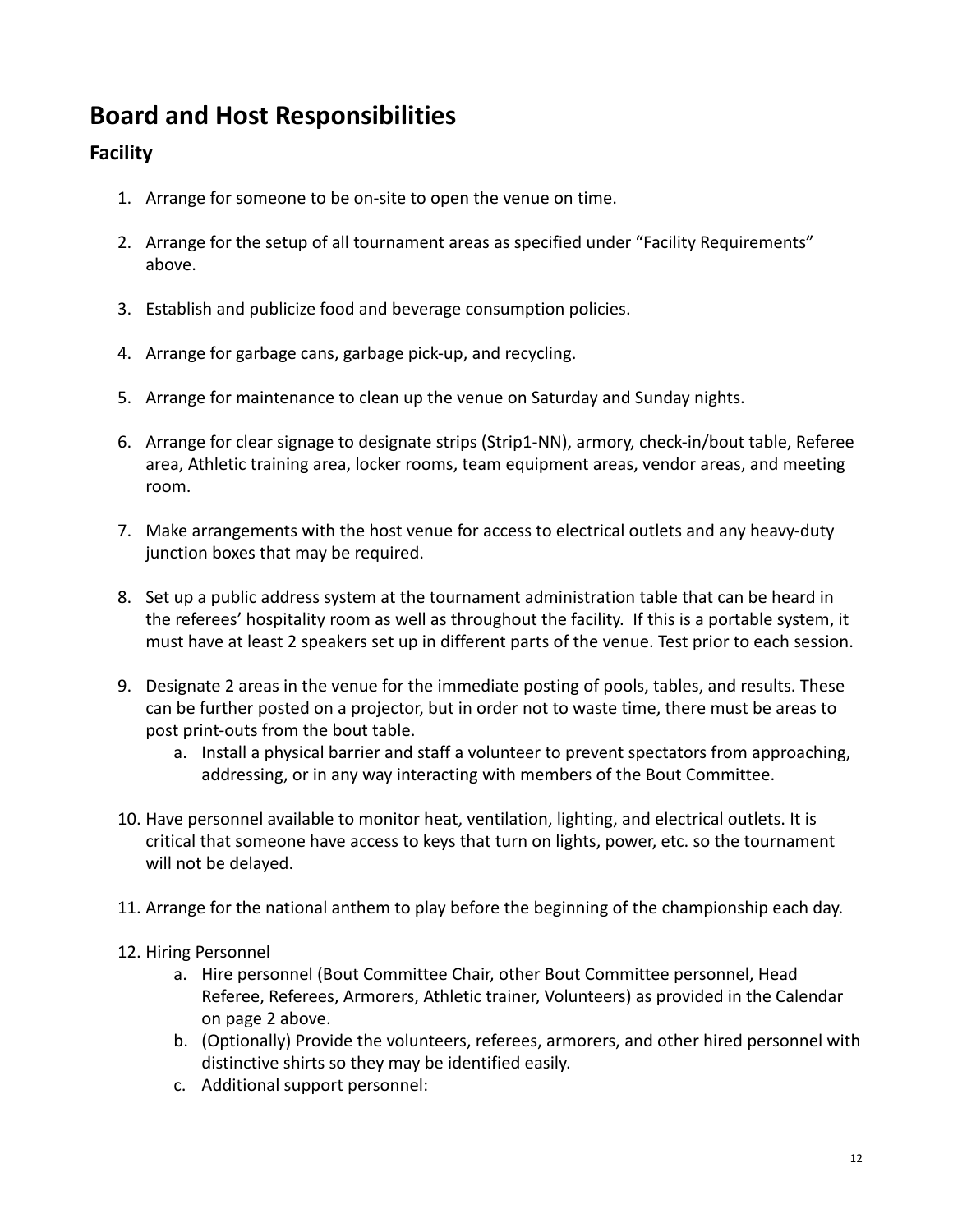- i. Hospitality: Individuals tasked with the set up and cleaning of the coaches'/ officials' hospitality area. They could also assist teams in locating locker rooms, meeting rooms, restaurants, etc.
- ii. Assistant to the Armorers: Volunteers to assist the Armorers and to guard the armory area. This is in addition to the trained Armorers.
- iii. Floor control: Individuals who work with the Bout Committee and Armorers to keep everything on the floor working smoothly. This may entail getting the custodian to clean up garbage or spills, taping down strips, making announcements, etc.
- iv. Clerical assistance: Runners to help the Bout Committee with score sheets, running results, setting up clipboards, etc.

### <span id="page-12-0"></span>**Host (if any) Financial Arrangements**

- 1. Consult with the USACFC Treasurer and past host(s) about likely income and expenses and submit proposed budget in the initial bid package as required by USACFC by-laws. In the summer before the championship, revise the budget, if necessary, and submit the revised version by September 1<sup>st</sup> to the Board of Directors The host should be provided with a copy of the past year's financial statement. The budget should include expected income from entry fees and any other sources, such as concessions or sponsorships. Expenses should include:
	- a. facility rental
	- b. rental for tables and chairs
	- c. PA system
	- d. printers and other facility items
	- e. hired personnel honorariums, travel expenses, hotels, and any other reimbursable items
	- f. supplies for running the bout table (paper, clipboards, etc.)
	- g. optional t-shirts for hired and volunteer personnel
	- h. awards
	- i. supplies for the Armorer
	- j. supplies for Sports Medicine
	- k. miscellaneous expenses

Note: the USACFC Board must approve the proposed budget by September 15th. Once approved, the budget may not be exceeded without prior approval.

2. Give all hired personnel (referees, Bout Committee, athletic trainer, and Armorers) the appropriate forms to record their expenses and fees. Make sure agreements are signed with the referees, armorers, athletic trainer, and bout table personnel so fees and honorariums are explicit and clear. Arrange with the USACFC Treasurer to pay all the above-mentioned personnel for their honorarium (and any known expenses) prior to their departure from the venue by separate checks. Any unknown expenses will be reimbursed after the tournament once costs have been finalized (e.g. extraordinary agreements, or if a referee does not submit expense forms in time). After reimbursing everyone for expenses (if any), the Treasurer will give a report of these expenses and return their expense forms to the host so they may be attached to the financial report.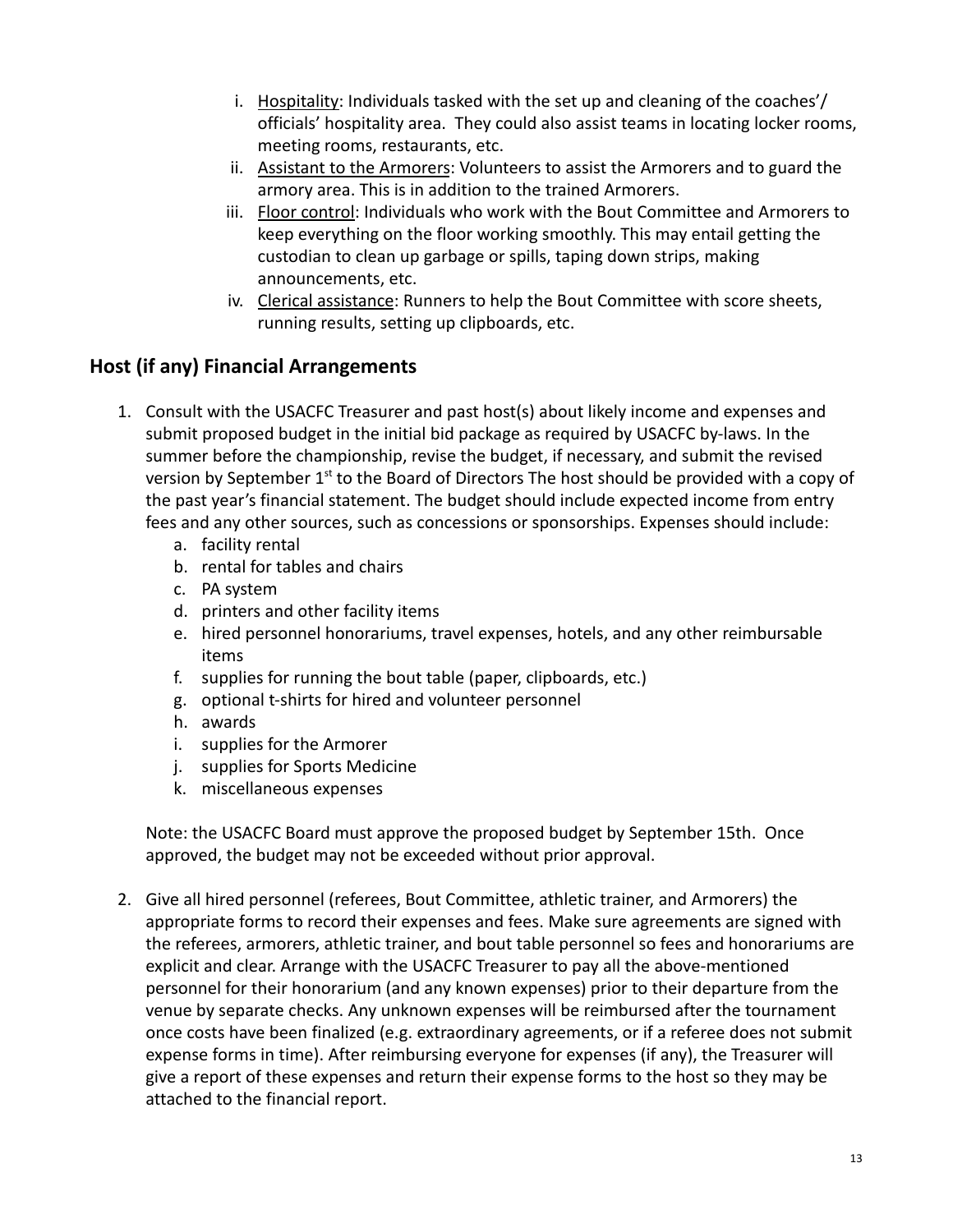3. Submit the financial report to the Treasurer of the USACFC within 60 days after the completion of the tournament. Please attach officials' expense forms, hotel receipts, and any other relevant documents to the financial report.

# <span id="page-13-0"></span>**Head Referee Responsibilities**

The Head Referee works in consultation with the designated Board Member and host, if any, to hire referees, along with carrying out the following duties:

- 1. Assign officials in a timely manner.
- 2. Interpret USA Fencing rules at championships and make sure all officials know the current USA Fencing rules.
- 3. Inform officials of tournament procedures and format.
- 4. Conduct the officials' meeting with the Bout Committee Chair.
- 5. Resolve all protests and appeals by a team or fencer against a referee's ruling.
- 6. Communicate the schedule, arrival, and departure times to the officials each day.

## <span id="page-13-1"></span>**Referees**

- 1. The designated Board Member and host(s), if any, in conjunction with the Head Referee, must hire referees as per the calendar above.
- 2. The total number of referees will depend ultimately on the number of strips set up. However, referees should be hired to do one weapon only. A minimum of 16 referees in foil and epee and 8 in sabre plus 2 relief referees should be hired in each weapon.
- 3. The host should strive to hire the highest USA Fencing ranked referees available. When submitting their names, their USA Fencing ranking must be provided. If they have no ranking, then a summary of their experience must be provided.
- 4. Referees will be provided with housing if necessary, meals and refreshments during the event.
- 5. Referees will dress in a professional manner. While USA Fencing guidelines of navy and gray are not required, referees should have a professional appearance - no jeans, combed hair, and ideally a suit or blazer..
- 6. Referees will be provided with a detailed policy for travel reimbursement, honorarium, etc. before being hired, and should also be contacted to determine any dietary restrictions, roommate preferences, etc. The Board of Directors and host(s), if any, will strive to provide a good experience for referees and other officials.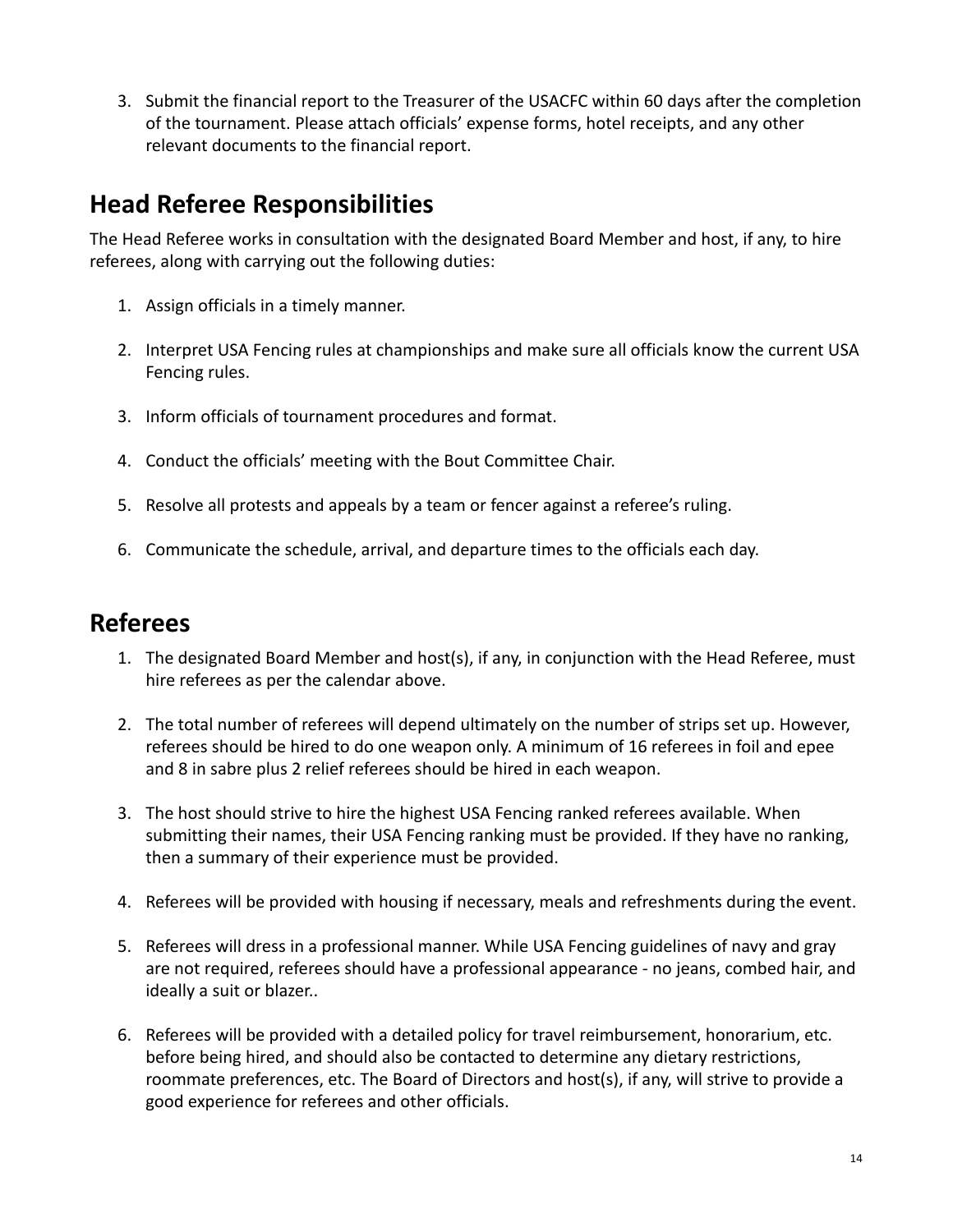7. Referees should be provided this manual 2 weeks in advance of the championship so that they may familiarize themselves with the tournament format.

## <span id="page-14-0"></span>**Bout Committee Responsibilities**

- 1. Hire a Bout Committee Chair, if the Tournament VP will not be serving this role, who will be responsible for all the operations of the Bout Committee. Their primary responsibility is to ensure the smooth running of the tournament including the check-in of teams, the production of score sheets, working with the Head Referee to get the referees score sheets and to their strips, inputting results, posting results, etc.
- 2. The Bout Committee Chair will supervise the bout committee personnel and make sure their tasks are accomplished. It is imperative that the host provides sufficient numbers of computer operators and other support personnel to ensure the Bout Committee Chair is able to devote their attention to running the meet efficiently and dealing with any glitches that occur.
- 3. Arrange for necessary materials at the Bout Committee table stopwatches, weights, shims, paper (two reams of colored paper for each of the six weapons), pencils, computers (at least one per weapon), printers (one for each computer), paper clips, rubber bands, pencil sharpener, stapler, copying machine, and clipboards.
- 4. An up-to-date NCAA and USFA rulebook must be available at the bout committee, and any rule changes not in the rulebook or tournament manual should be documented and announced to the membership in advance of the tournament. A public address system must be available for the Bout Committee. If possible, provide direct communication between the Bout Committee and the officials' lounge (walkie-talkie, if necessary).
- 5. Record any roster changes, and, where applicable, charge and collect administrative fees for last minute roster changes.

## <span id="page-14-1"></span>**Armory**

- 1. Hire at least two completely qualified armorers who can fix all aspects of scoring equipment and test fencers' equipment.
- 2. The selection of these armorers will be by the host, if any, in consultation with the designated Board Member and approved by the USACFC Board.
- 3. Once the armorers are hired, they must be provided with the facility diagram so they may provide comment or suggestions if necessary. Any changes to the setup must be submitted to the Board of Directors and host, if any. In order for the armorers to correctly place machines with scoring and timing, they must be provided with a strip layout in advance, indicating which weapons will be placed on which strips.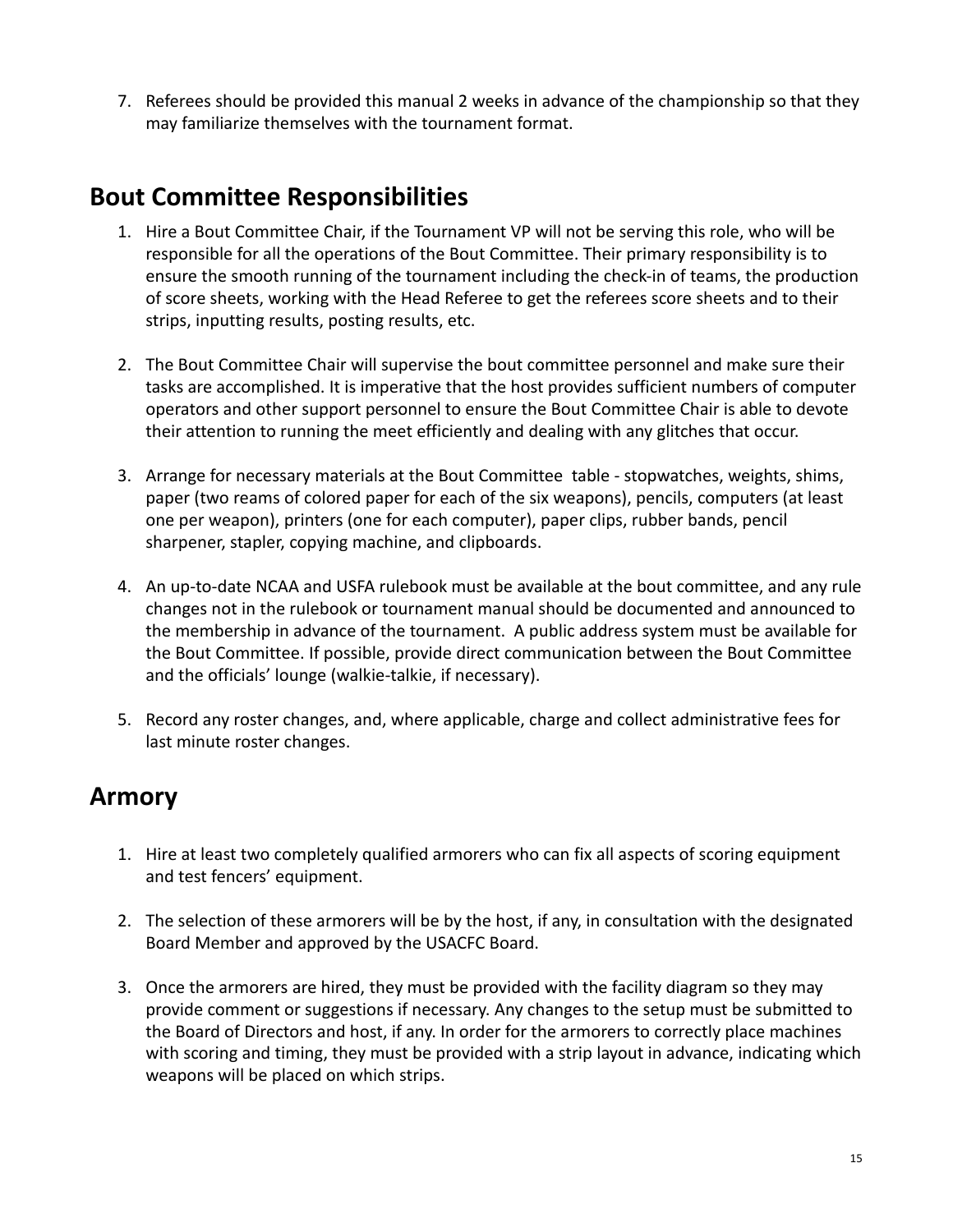- 4. There must be at least two Assistant Armorers available. They will assist the head armorer in supervising set up and performing equipment check. The Assistant Armorers must have sufficient knowledge and experience with setting up scoring equipment and conducting weapons check. This will free the head armorers for more complicated repairs.
- 5. An additional assistant must be provided for Friday evening and Saturday morning during weapons check.
- 6. The armorers will be provided transportation, housing, meals, and be paid for two and a half days since they have to supervise set up. They should be lodged with the referees.

### <span id="page-15-0"></span>**Armorers' Responsibilities**

- 1. Provide the Board of Directors and host with a list of necessary equipment for the armory, if unowned by any of the armorers. This equipment can then be lent by a vendor or by teams.
- 2. Supervise and guide Friday set up of strips and scoring equipment.
- 3. Ensure that strips without equipment on Saturday morning are set up before fencing begins.
- 4. Prior to setup, all equipment **must** be tested for function to ensure that they meet all tournament specifications. To that end, all scoring equipment must be deposited at the armory by participating teams. Equipment not in use will remain stored in the armory area.
	- a. **Failure to bring working equipment will result in being charged for necessary repairs by the armorer**. These fees must be paid before an institution will be permitted to participate in the tournament. There is no guarantee that the armorers will have time to fix your equipment, so check it before you come. Fine will not be charged unless repairs are performed. It is the institution's responsibility to make sure that each piece of equipment is clearly marked with the name of the team that brought it.
- 5. Ensure all strips remain operational during the tournament, including the replacement or repair of equipment and retaping of strips if necessary.
- 6. Supervise tear-down of strips and scoring equipment on Sunday.
- 7. Conducting an equipment check for fencers on Friday night and Saturday morning. Unless otherwise agreed upon by armorers and Board of Directors, only masks and gloves will be checked.
- 8. If possible, assist in setup of fencer self-test stations. The host needs to provide testing boxes, weights, and shims for each self-test station.

# <span id="page-15-1"></span>**Equipment**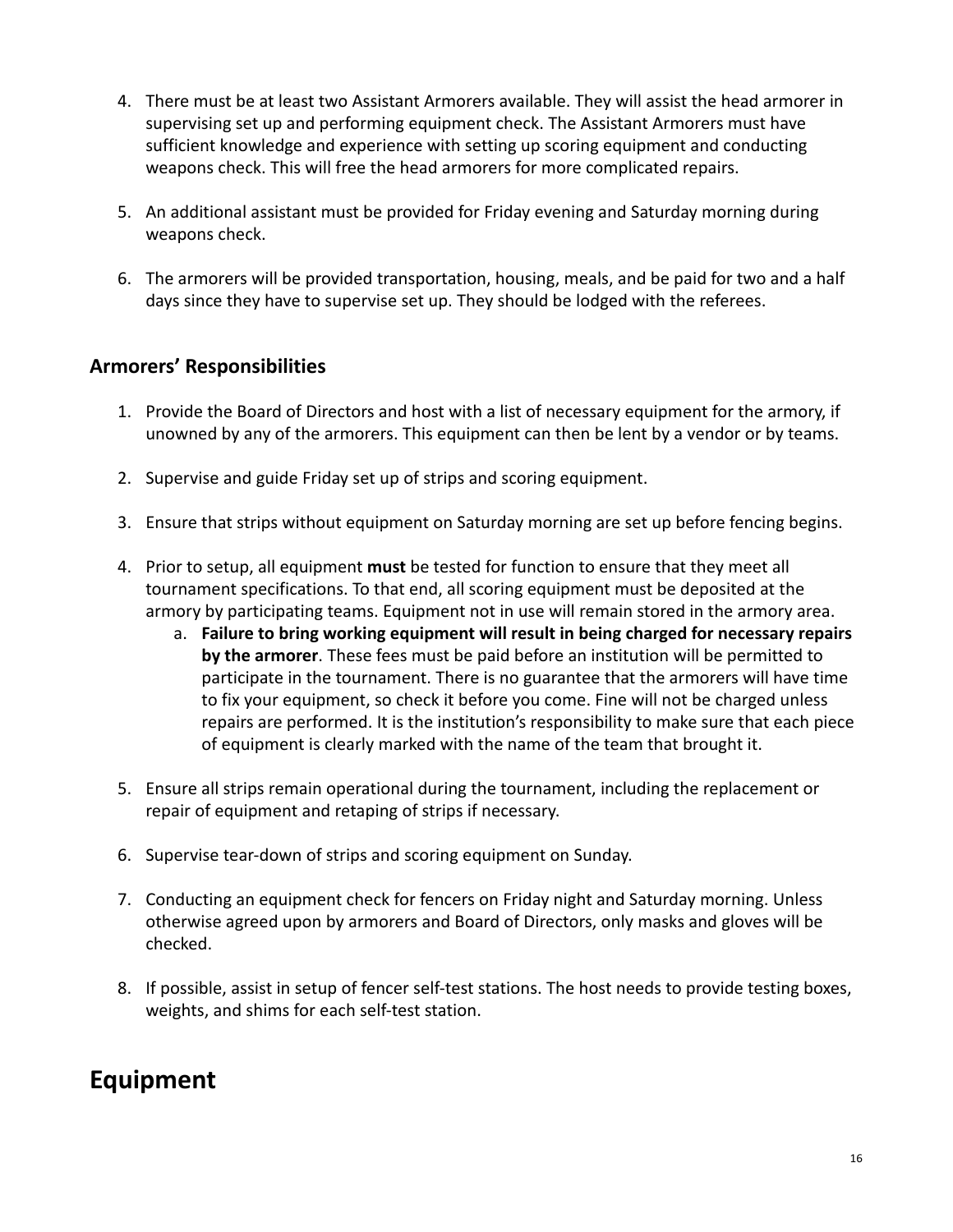- 1. The current requirement is for every participating institution to provide 1 complete scoring setup per gender, unless otherwise exempted. A complete setup includes a scoring machine (current USFA timing), 2 reels, 2 floor cords, 1 50-ft extension cord, 1 power strip, 1 grounding cable, one combination weight, one stopwatch, and one set of epee shims.
- 2. The armorers will create an inventory list of the equipment given into the Armory.
- 3. Schools are required to clearly label their equipment with their school or team name.
- 4. When not in use, store all equipment in a secure area, except weights, shims, and stopwatches, which should be stored in a location where referees have easy access. At the end of the championships, Armorers should supervise dismantling of the equipment. After checks against the inventory list, return equipment to Absolute (or other hired vendor) and the individual teams.
- 5. As specified above in the "Facility Requirement", a minimum of 40 to a maximum of 48 fencing strips will be set up. Tournament strips and strip markings must conform to USFA rules.
- 6. Strips must be secured and cleaned to ensure firm footing for fencers.
- 7. If copper or non-segmented strips are used, the sides and ends of the strips should be taped under tension to prevent slipping and buckling during competition. If tape is used to designate strips, strips must be measured to conform to USFA rules.
- 8. A table should be placed between each pair of strips and sufficient space (18 inches) between the edge of the strip and the table to prevent accidents to the scoring machine.
- 9. 3 meters of space should be allowed for referees between strips.
- 10. The host must provide duct tape, paper for any copper strips, court, gaffer's, or painter's tape for wood floors, and metallic tape for grounding strips.
- 11. Tape for ungrounded strips should be sufficiently adherent not to come up during the fencing.
- 12. Power voltage of any power supply must comply with USFA requirements. If 110-115 volt house current is used, be sure adequate power is available for all machines.
- 13. Tape all cords to the floor, where appropriate.
- 14. GFCI outlets should be used.
- 15. The Board of Directors and host, if any, are responsible for providing an inspection stamp (preferably more than one) and ink pads for equipment check.
- 16. The Board of Directors and host, if any, are responsible for providing the armorers with 9-volt and 6-volt batteries for battery-operated scoring boxes as well as AA and AAA batteries for remotes and other equipment in case replacement is necessary.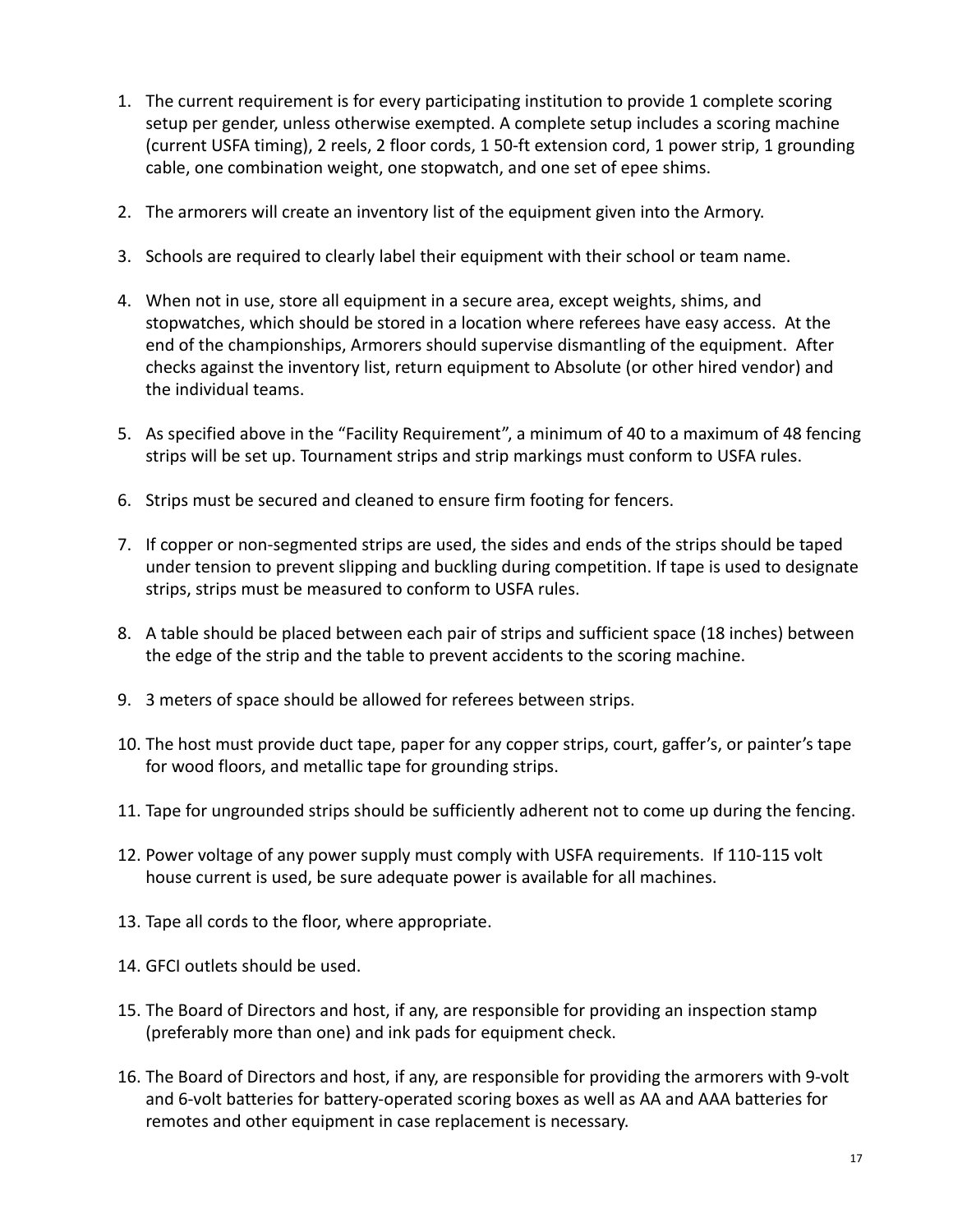# <span id="page-17-0"></span>**Athletic Trainer**

- 1. Arrange for an athletic trainer and training facilities (within/or nearby competition site) to be available one hour before the start of the competition.
- 2. Ensure that the trainers are familiar with the physical requirements of fencing movements and common injuries.
- 3. Provide teams with information regarding nearby hospital facilities and, when necessary, arrange for their use.
- 4. Arrange to have a trainer in attendance through all championship fencing. The trainer should be at the site at least one hour prior to the start of each day's competition. It should be made absolutely clear to the trainer that they are expected to stay until all fencing has concluded.
- 5. If the facility does not have a first aid or training room, designate a space for the athletic trainer. A list of supplies that will be useful can be compiled with the trainer.
- 6. The Board of Directors and host, if any, should send a list of the athletic training services that will be provided to the participating schools.

## <span id="page-17-1"></span>**Awards**

- 1. Upon receipt of awards, check each for the proper identification and quantity.
- 2. Prepare an appropriate awards ceremony in consultation with the President of the USACFC.
- 3. If available, set up an awards stand by the awards table.
- 4. Fencers shall be dressed in **official school team warm-ups when receiving awards**.

## <span id="page-17-2"></span>**Housing**

- 1. Reserve a large block of rooms at a hotel (or several) for the participating institutions. Consider the following estimate:
	- a. 39 teams x 18 fencers per team = 702 fencers, housed 4 to a room = 176 rooms
	- b. 25 coaches housed 1 to a room = 25 rooms
	- c. 46 referees housed 2 to a room = 23 rooms
	- d. 3 armorers, Bout Committee Chair, and 2 bout committee personnel, housed 2 to a room = 3 rooms
	- e. Subtotal = 227 rooms
- 2. Accommodations for officials and armorers should be at a hotel separate from where teams will be staying, if possible. The number of rooms for hired personnel will depend on how